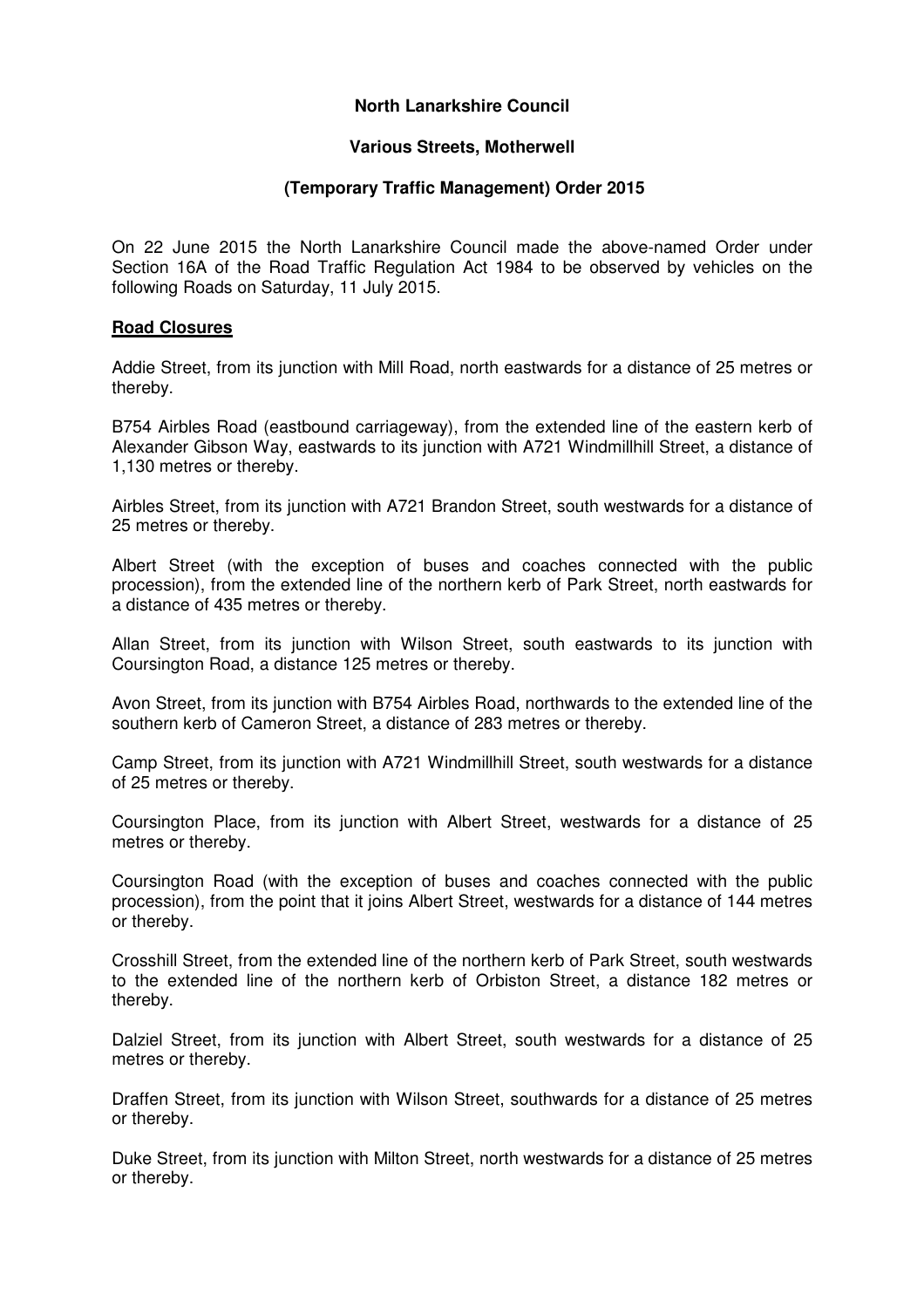Glencairn Street, from its junction with B754 Airbles Road, northwards for a distance of 25 metres or thereby.

A721 Hope Street, from the extended line of the western kerb of Pollock Street, south westwards to its junction with A721 Muir Street, a distance of 102 metres or thereby.

A721 Menteith Road, from the extended line of the eastern kerb of Watson Street, south eastwards and north eastwards to the extended line of the southern kerb of A721 Brandon Street, a distance of 138 metres of thereby.

A723 Merry Street, from the extended line of the eastern kerb of Mill Road, north eastwards to the extended line of the south western kerb of Jerviston Street, a distance of 465 metres or thereby.

Mill Road, from the extended line of the southern kerb of Vulcan Street, southwards to its junction with A723 Merry Street, a distance of 285 metres or thereby.

Millburn Street, from its junction with Woodburn Street, southwards for a distance of 25 metres or thereby.

Milton Street, from its junction with Muir Street, north eastwards then northwards to the extended line of the southern kerb of Vulcan Street, a distance of 569 metres or thereby.

Milton Street, from a point 18 metres or thereby, south of the extended line of the southern kerb of Woodburn Street, northwards for a distance of 40 metres or thereby.

Morton Street, from its junction with Milton Street, north westwards for a distance of 25 metres or thereby.

Muir Street, (southbound carriageway) from the extended line of the northern kerb of Milton Street, south eastwards to its junction with A721 Muir Street.

Oakfield Drive (vehicle access), from its junction with A721 Brandon Street, south westwards for a distance of 25 metres or thereby.

Oakfield Drive (vehicle exit), from its junction with A721 Brandon Street, south westwards for a distance of 25 metres or thereby.

Park Street (with the exception of buses and coaches connected with the public procession), from the extended line of the western kerb of Albert Street, south eastwards for a distance of 355 metres or thereby.

Pollock Street, from the extended line of the south western kerb of A721 Menteith Road, southwards for a distance of 25 metres or thereby.

Princes Street, from its junction with Milton Street, south eastwards for a distance of 25 metres or thereby.

Queen Street, from its junction with Milton Street, south eastwards for a distance of 25 metres or thereby.

Roman Road, from its junction with Milton Street, south eastwards for a distance of 25 metres or thereby.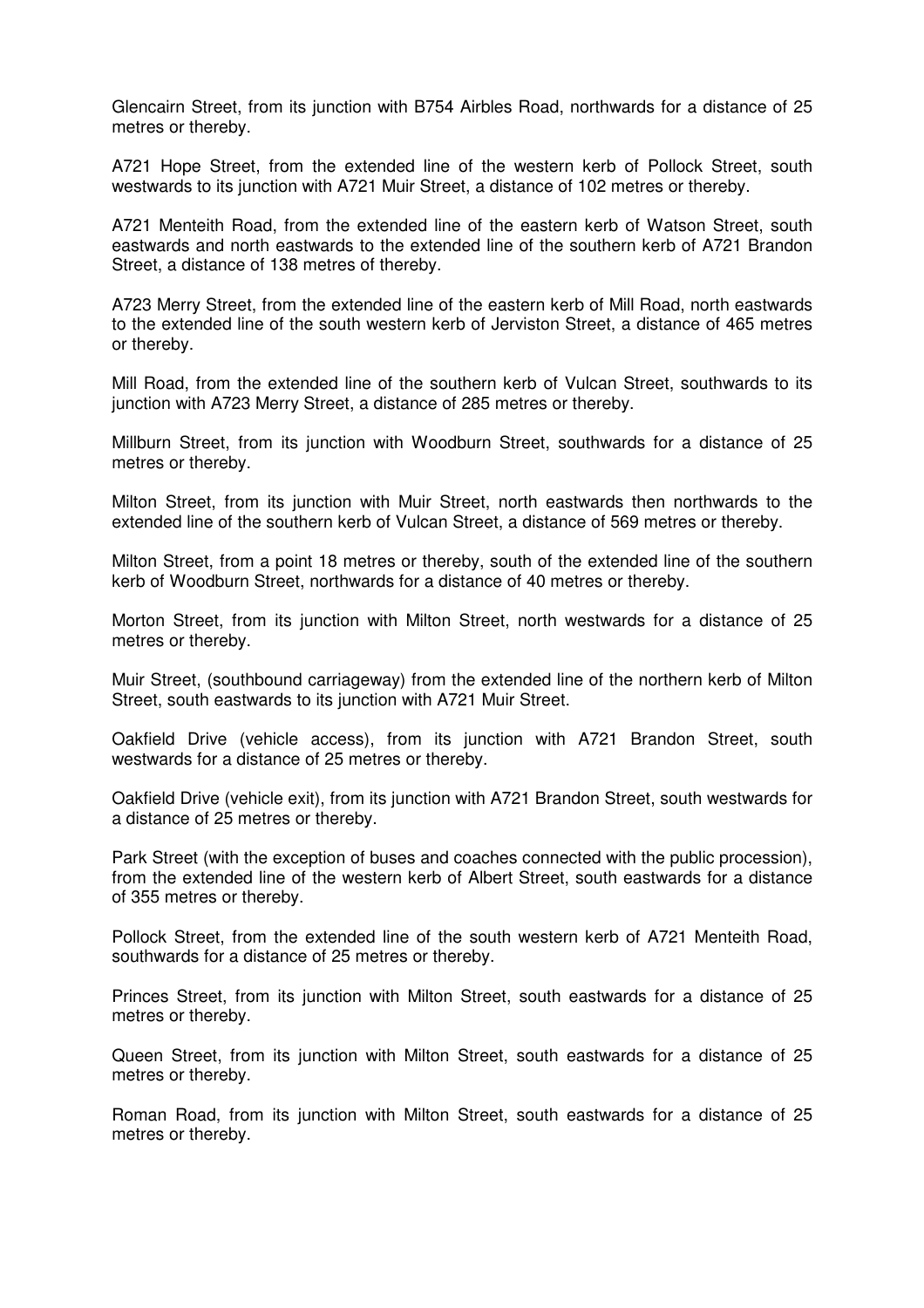Roman Road, from its junction with Milton Street, north westwards for a distance of 25 metres or thereby.

St Vincent Place, from its junction with Milton Street, south eastwards for a distance of 25 metres or thereby.

Unnamed Road (Brandon Parade Parking Access Road), from its junction with A721 Menteith Road, westwards for a distance of 25 metres or thereby.

Wilson Street, from a point 25 metres or thereby, north east of the extended line of the northern kerb of Allan Street, north westwards to its junction with A723 Merry Street, a distance 171 metres or thereby.

Woodburn Street, from its junction with Mill Road, north westwards to its junction with Milton Street, a distance of 241 metres or thereby.

### **Alternative Routes**

Vehicles less than 15'0'' in height on the western side of the B754 Airbles Road eastbound carriageway closure, wishing to travel to A721 Windmillhill Street on the eastern side of the Windmillhill Street/Airbles Road Roundabout, should proceed north westwards on B754 Airbles Road, north eastwards on A723 Hamilton Road, north westwards on A721 Muir Street and A721 Bellshill Road, northwards on Calder Road, eastwards on Clydesdale Street, south eastwards on B7029 Carfin Street, southwards on the A723 Carfin – Holytown Link Road, New Craig Road and Robberhall Road and westwards on A721 Craigneuk Street to A721 Windmillhill Street.

Vehicles in excess than 15'0'' in height on the western side of the B754 Airbles Road eastbound carriageway closure, wishing to travel to A721 Windmillhill Street on the eastern side of the Windmillhill Street/Airbles Road Roundabout, should proceed north westwards on B754 Airbles Road, north eastwards on A723 Hamilton Road, north westwards on A721 Muir Street and A721 Bellshill Road, northwards on Calder Road, eastwards on Clydesdale Street, south eastwards on B7029 Carfin Street, southwards on A723 Carfin – Holytown Link Road, New Craig Road and Robberhall Road, eastwards on A721 Craigneuk Street, south eastwards on A721 Shieldmuir Street and A721 Glasgow Road, southwards on Netherton Street and north westwards on B754 Netherton Road and B754 Shields Road to A721 Windmillhill Street.

#### **No Waiting and No Loading Restrictions**

B754 Airbles Road (eastbound carriageway), from the extended line of the eastern kerb of Alexander Gibson Way, eastwards to its junction with A721 Windmillhill Street, a distance of 1,130 metres or thereby.

Albert Street, from the point that it joins Coursington Road, south westwards to its junction with Park Street, a distance of 435 metres or thereby.

Allan Street, from its junction with Wilson Street, south eastwards to its junction with Coursington Road, a distance of 133 metres or thereby.

Avon Street, from its junction with B754 Airbles Road, northwards to the extended line of the southern kerb of Cameron Street, a distance of 283 metres or thereby.

A721 Brandon Street, from the point that it joins A721 Windmillhill Street, north westwards to its junction with A721 Menteith Road, a distance of 270 metres or thereby.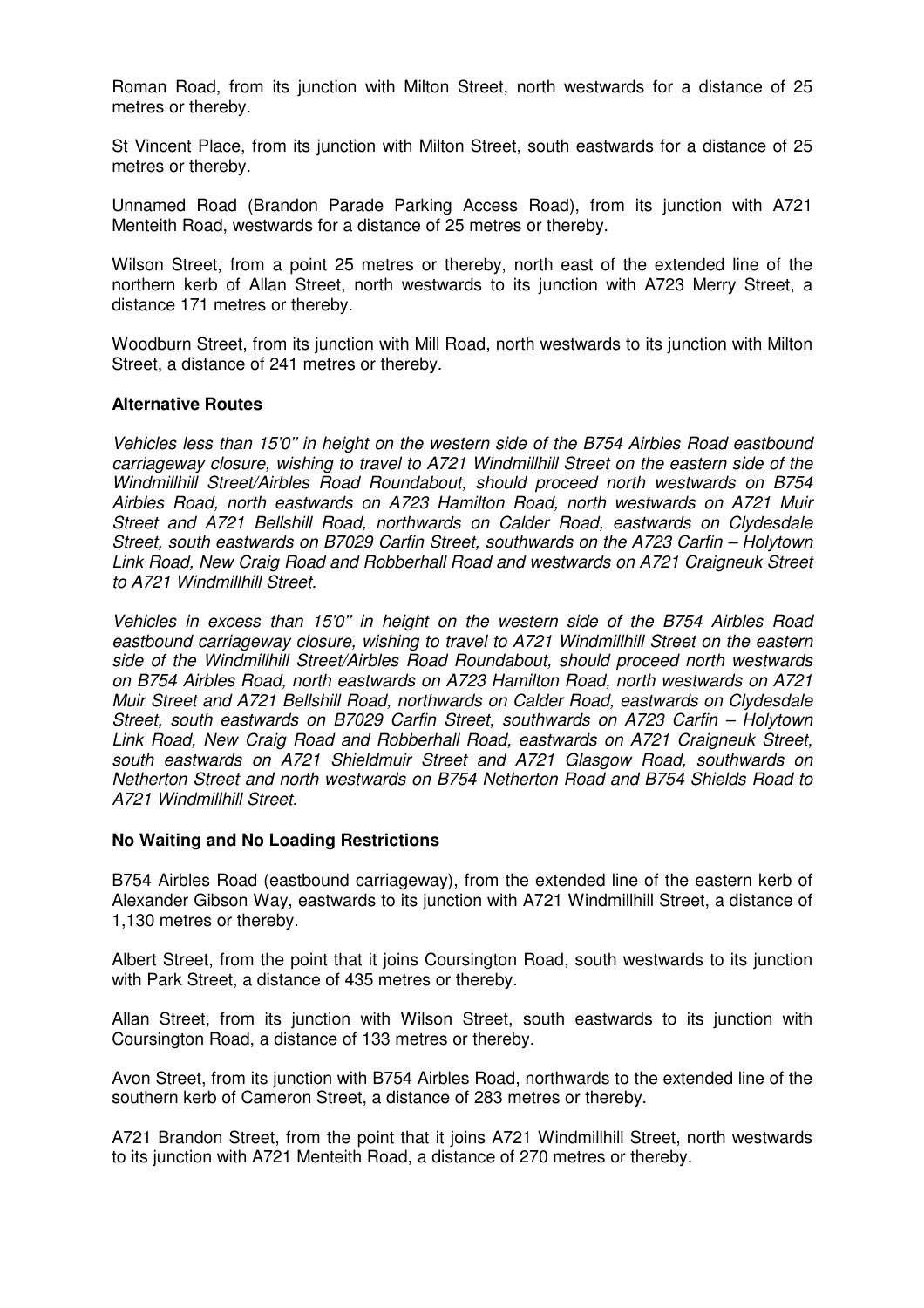Coursington Road, from the extended line of the eastern kerb of Allan Street, westwards to the point that it joins Albert Street, a distance of 144 metres or thereby.

Crosshill Street from the extended line of the northern kerb of Park Street, south westwards to the extended line of the northern kerb of Windmillhill Street, a distance of 261 metres or thereby.

A721 Hope Street, from the extended line of the western kerb of Pollock Street, south westwards to its junction with A721 Muir Street, a distance of 102 metres or thereby.

A721 Menteith Road, from the extended line of the eastern kerb of Melville Drive, north westwards to the extended line of the western kerb of Pollock Street, a distance of 637 metres or thereby.

A723 Merry Street, from its junction with Dalziel Street, north eastwards to its junction with Jerviston Street for a distance of 557 meters of thereby.

Mill Road, from the extended line of the southern kerb of Vulcan Street, southwards to its junction with A723 Merry Street, a distance of 285 meters or thereby.

Milton Street, from its junction with A721 Muir Street, north eastwards to the extended line of the southern kerb of Woodburn Street, a distance of 509 metres or thereby.

A721 Muir Street, from the extended line of the western kerb of A723 Merry Street, north westwards to the extended line of the southern kerb of Parkneuk Street, a distance of 603 metres or thereby.

Park Street, from the extended line of the western kerb of Albert Street, south eastwards to the extended line of the eastern kerb of Crosshill Street, a distance of 355 metres or thereby.

Wilson Street, from its junction with A721 Merry Street, south eastwards to the extended line of the northern kerb of Allan Street, a distance of 140 metres or thereby.

A721 Windmillhill Street, from the extended line of the northern kerb of B754 Airbles Road, north westwards to the point that it joins with A721 Brandon Street, a distance of 386 metres or thereby.

Woodburn Street, from its junction with Milton Street, south eastwards to its junction with Mill Road, a distance of 241 metres or thereby.

#### **Left Turn Only**

Adele Street onto B754 Airbles Road Aquatec Car Park onto A721 Menteith Road Brandon Street Public Car Park onto A721 Brandon Street Centre Point Car Park onto A721 Brandon Street Crosshill Street onto A721 Windmillhill Street Leven Street onto B754 Airbles Road Lidl Car Park onto A721 Windmillhill Street Melville Drive onto A721 Brandon Street A723 Merry Street onto A721 Menteith Road A721 Muir Street onto A721 Hope Street A721 Windmillhill Street onto B754 Airbles Road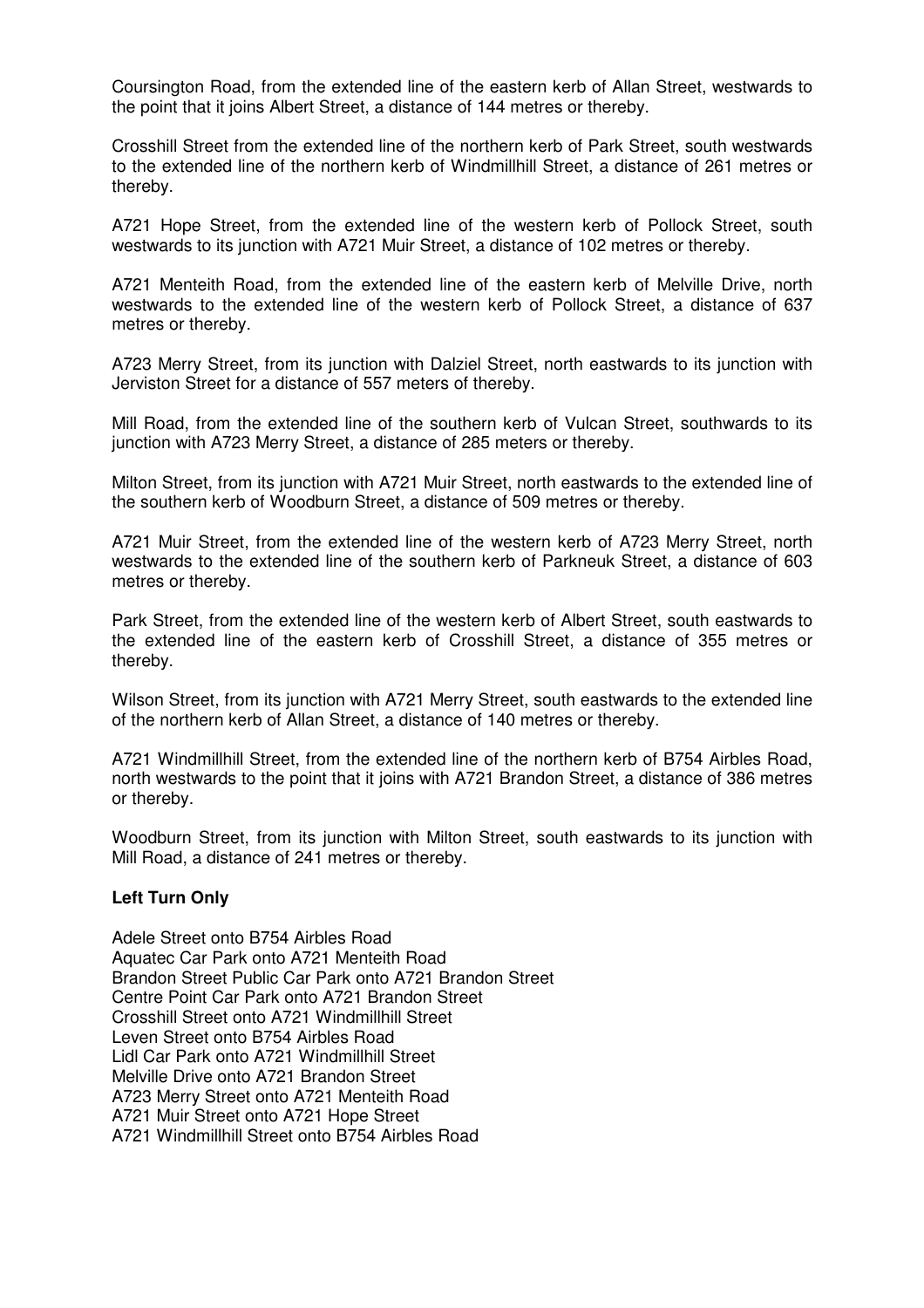# **One Way Operation**

| Length of Road(s) in the Region of North Lanarkshire                                                                                                                 | <b>Permitted Direction of Travel</b> |
|----------------------------------------------------------------------------------------------------------------------------------------------------------------------|--------------------------------------|
| A721 Brandon Street from its junction with A721 Menteith<br>Road, south eastwards to the point that it joins A721<br>Windmillhill Street.                            | South eastwards                      |
| A721 Menteith Road, from the extended line of the<br>eastern kerb of Pollock Street, south eastwards to the<br>extended line of the eastern kerb of Melville Drive.  | South eastwards                      |
| A721 Muir Street, from the extended line of the southern<br>kerb of A721 Hope Street, north westwards to the<br>extended line of the southern kerb of Milton Street. | North westwards                      |
| A721 Windmillhill Street from the point that it joins A721<br>Brandon Street, south eastwards to the extended line of<br>the southern kerb of B754 Airbles Road.     | South eastwards                      |

# **Vehicle Access to and Exit from the following Roads etc to Muir Street or Merry Street will not be possible**

Addie Street Barrie Street Braidhurst Street Brown Street Calderbank Terrace **Caldergrove Calderview** Coursington Crescent Coursington Place Coursington Road Craigview Road Draffen Court Draffen Street Hardie Street Kirk Street Mill Road Millburn Street Millfield Avenue Milton Street North Street Northfield Street Owen Street Queen Street Riverside Walk Roman Road South Calder St Vincent Place Vulcan Street Wood Crescent Wood Street Wilson Street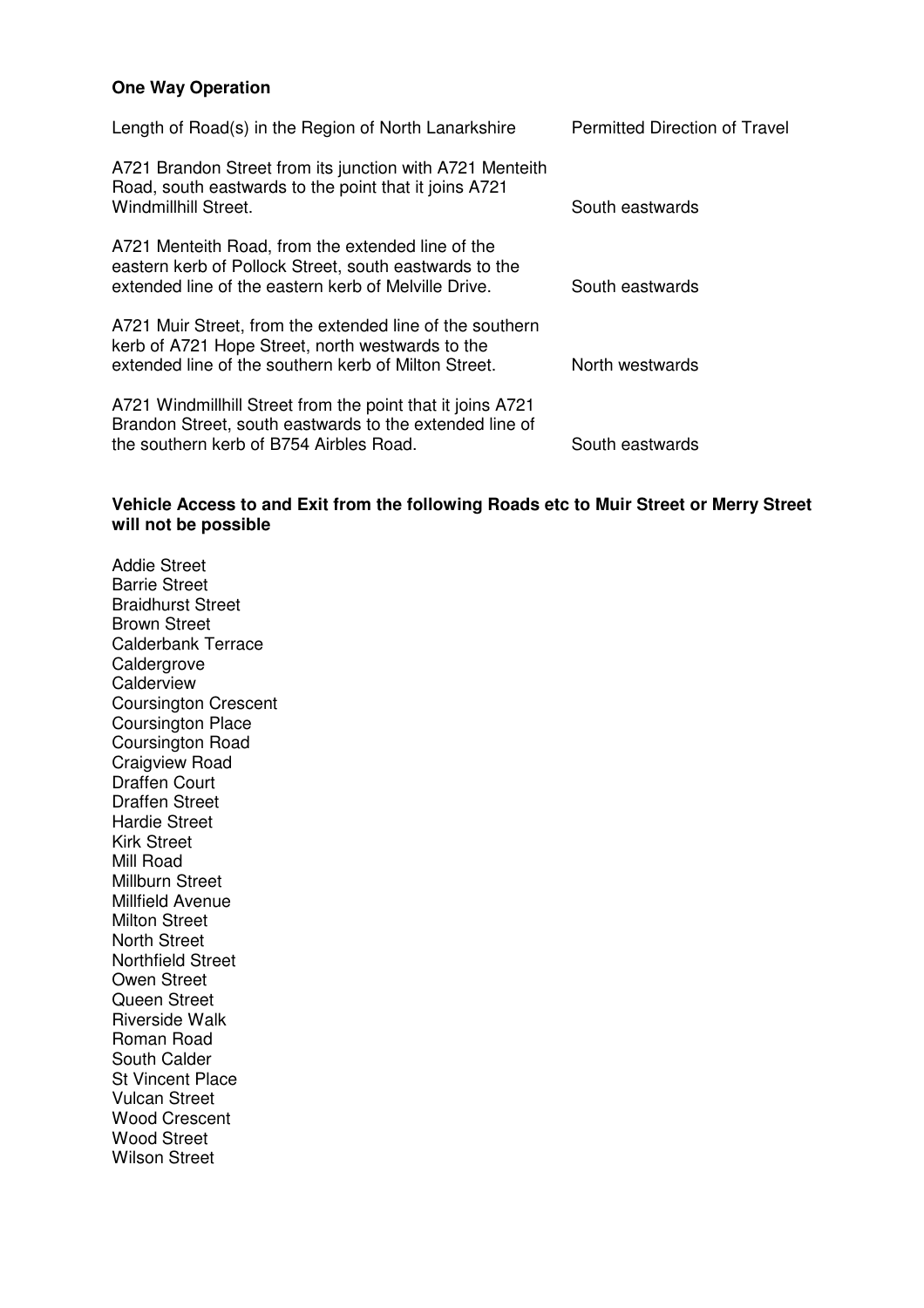**Vehicle Access to and Exit from the following Roads etc to Brandon Street or Airbles Road will not be possible** 

Barrie Street Cairns Street Factory Road Oakfield Drive Oakfield Road Watsonville Park

### **Vehicle Access to the Following Roads etc from Windmillhill Street, Muir Street or Merry Street (north of the closure) will not be possible**

Aquatec Car Park Coursington Gardens Coursington Road Dalziel Street Leslie Street Melville Crescent Melville Drive Merry Street, from its junction with Menteith Road, north eastwards to the extended line of the western kerb of Mill Road Park Street, from the extended line of the western kerb of Scott Street, south eastwards to the extended line of the western kerb of Albert Street Scott Street

Pedestrian access will be maintained, where practicable, throughout the duration of the closure.

The Order, which will only be effective when signing is in place will come into operation at 1700 hours on Friday, 10 July 2015 and will remain in operation until 1700 hours on Saturday, 11 July 2015.

### JUNE MURRAY EXECUTIVE DIRECTOR OF CORPORATE SERVICES

Civic Centre, Windmillhill Street, Motherwell, ML1 1AB

-----------------------------------------------------------------------------------------------------------------------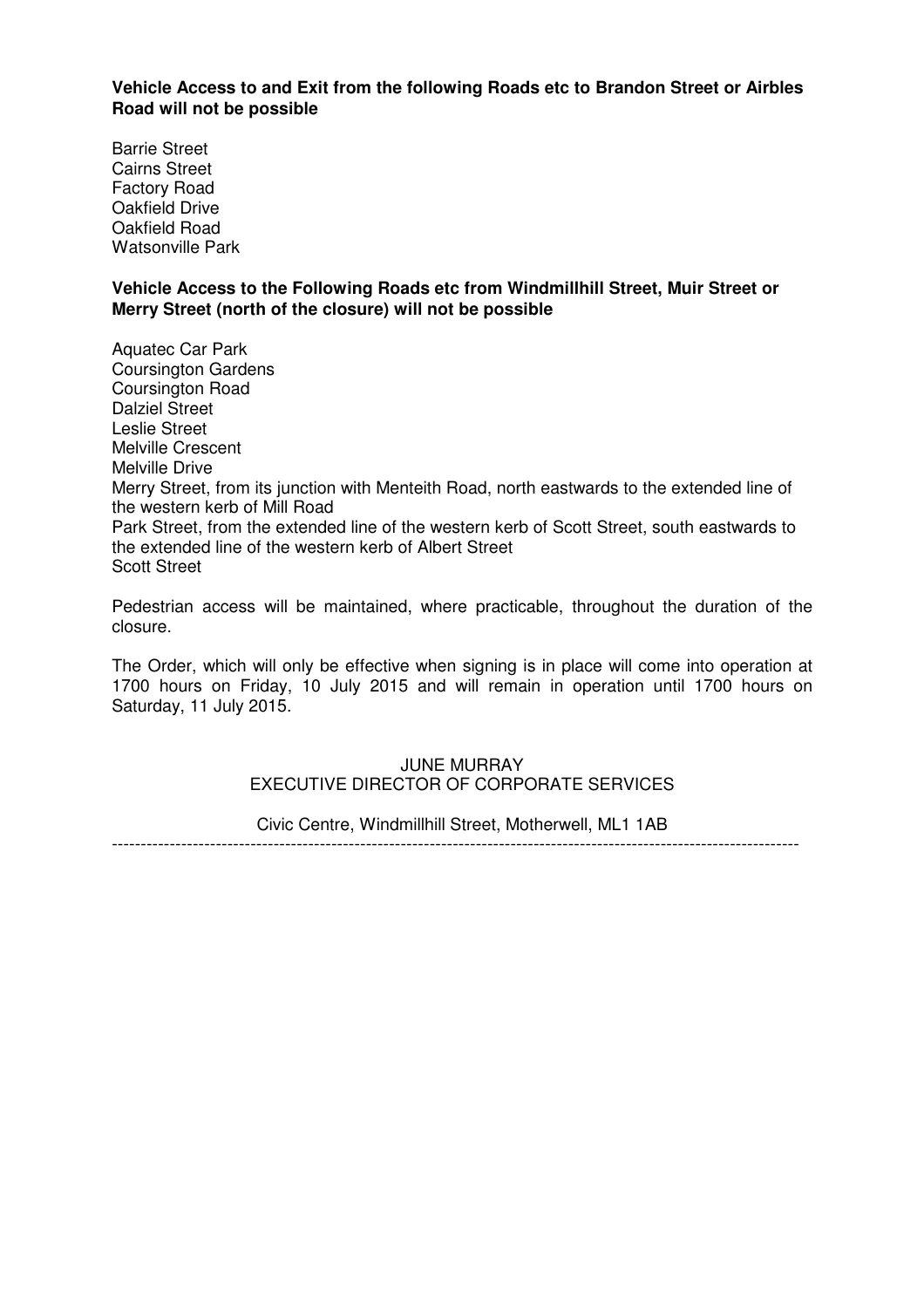# **North Lanarkshire Council**

### **Various Streets, Motherwell**

## **(Temporary Traffic Management) Order 2015**

The North Lanarkshire Council, in exercise of the powers conferred on them by Section 16A of the Road Traffic Regulation Act 1984, and in exercise of all other enabling powers, hereby make the following Order:-

1. This Order may be cited as "The North Lanarkshire Council (Various Streets, Motherwell) (Temporary Traffic Management) Order 2015" and shall be operational only when signing is in place, and be effective during the period from 1700 hours on Friday, the tenth day of July, Two thousand and fifteen until 1700 hours on Saturday, the eleventh day of July, Two thousand and fifteen.

### **Road Closures**

Addie Street, from its junction with Mill Road, north eastwards for a distance of 25 metres or thereby.

B754 Airbles Road (eastbound carriageway), from the extended line of the eastern kerb of Alexander Gibson Way, eastwards to its junction with A721 Windmillhill Street, a distance of 1,130 metres or thereby.

Airbles Street, from its junction with A721 Brandon Street, south westwards for a distance of 25 metres or thereby.

Albert Street (with the exception of buses and coaches connected with the public procession), from the extended line of the northern kerb of Park Street, north eastwards for a distance of 435 metres or thereby.

Allan Street, from its junction with Wilson Street, south eastwards to its junction with Coursington Road, a distance 125 metres or thereby.

Avon Street, from its junction with B754 Airbles Road, northwards to the extended line of the southern kerb of Cameron Street, a distance of 283 metres or thereby.

Camp Street, from its junction with A721 Windmillhill Street, south westwards for a distance of 25 metres or thereby.

Coursington Place, from its junction with Albert Street, westwards for a distance of 25 metres or thereby.

Coursington Road (with the exception of buses and coaches connected with the public procession), from the point that it joins Albert Street, westwards for a distance of 144 metres or thereby.

Crosshill Street, from the extended line of the northern kerb of Park Street, south westwards to the extended line of the northern kerb of Orbiston Street, a distance 182 metres or thereby.

Dalziel Street, from its junction with Albert Street, south westwards for a distance of 25 metres or thereby.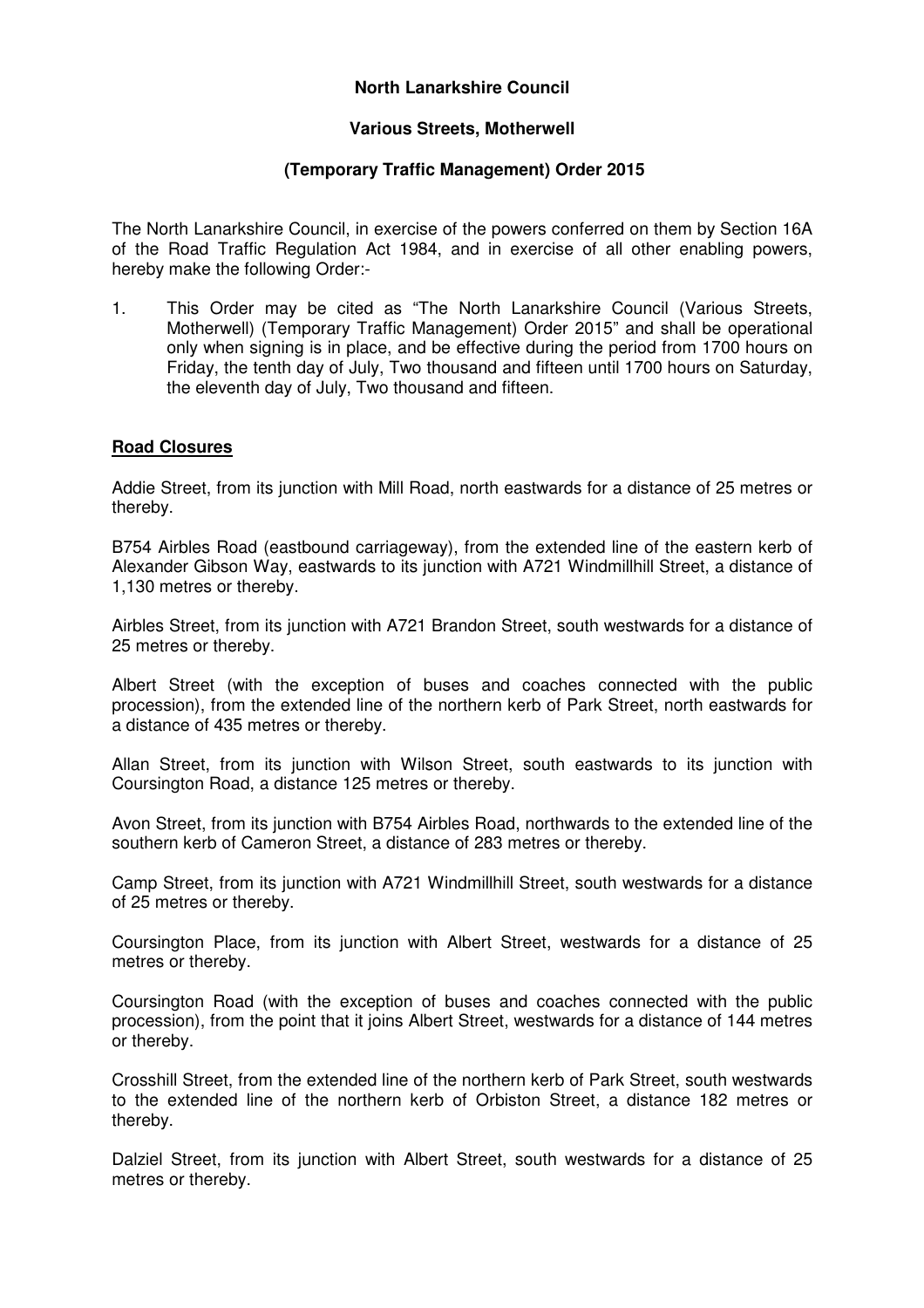Draffen Street, from its junction with Wilson Street, southwards for a distance of 25 metres or thereby.

Duke Street, from its junction with Milton Street, north westwards for a distance of 25 metres or thereby.

Glencairn Street, from its junction with B754 Airbles Road, northwards for a distance of 25 metres or thereby.

A721 Hope Street, from the extended line of the western kerb of Pollock Street, south westwards to its junction with A721 Muir Street, a distance of 102 metres or thereby.

A721 Menteith Road, from the extended line of the eastern kerb of Watson Street, south eastwards and north eastwards to the extended line of the southern kerb of A721 Brandon Street, a distance of 138 metres of thereby.

A723 Merry Street, from the extended line of the eastern kerb of Mill Road, north eastwards to the extended line of the south western kerb of Jerviston Street, a distance of 465 metres or thereby.

Mill Road, from the extended line of the southern kerb of Vulcan Street, southwards to its junction with A723 Merry Street, a distance of 285 metres or thereby.

Millburn Street, from its junction with Woodburn Street, southwards for a distance of 25 metres or thereby.

Milton Street, from its junction with Muir Street, north eastwards then northwards to the extended line of the southern kerb of Vulcan Street, a distance of 569 metres or thereby.

Milton Street, from a point 18 metres or thereby, south of the extended line of the southern kerb of Woodburn Street, northwards for a distance of 40 metres or thereby.

Morton Street, from its junction with Milton Street, north westwards for a distance of 25 metres or thereby.

Muir Street, (southbound carriageway) from the extended line of the northern kerb of Milton Street, south eastwards to its junction with A721 Muir Street.

Oakfield Drive (vehicle access), from its junction with A721 Brandon Street, south westwards for a distance of 25 metres or thereby.

Oakfield Drive (vehicle exit), from its junction with A721 Brandon Street, south westwards for a distance of 25 metres or thereby.

Park Street (with the exception of buses and coaches connected with the public procession), from the extended line of the western kerb of Albert Street, south eastwards for a distance of 355 metres or thereby.

Pollock Street, from the extended line of the south western kerb of A721 Menteith Road, southwards for a distance of 25 metres or thereby.

Princes Street, from its junction with Milton Street, south eastwards for a distance of 25 metres or thereby.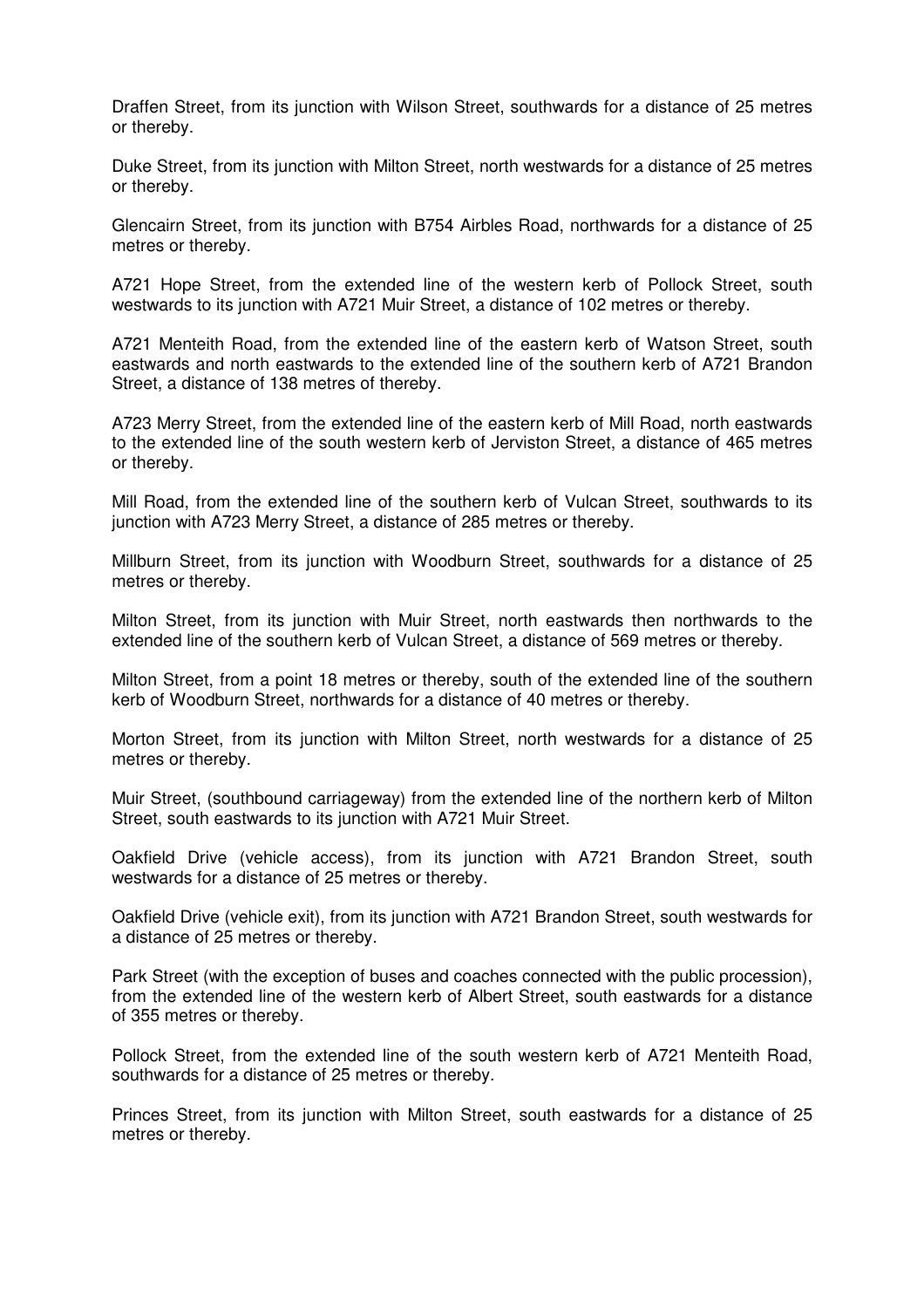Queen Street, from its junction with Milton Street, south eastwards for a distance of 25 metres or thereby.

Roman Road, from its junction with Milton Street, south eastwards for a distance of 25 metres or thereby.

Roman Road, from its junction with Milton Street, north westwards for a distance of 25 metres or thereby.

St Vincent Place, from its junction with Milton Street, south eastwards for a distance of 25 metres or thereby.

Unnamed Road (Brandon Parade Parking Access Road), from its junction with A721 Menteith Road, westwards for a distance of 25 metres or thereby.

Wilson Street, from a point 25 metres or thereby, north east of the extended line of the northern kerb of Allan Street, north westwards to its junction with A723 Merry Street, a distance 171 metres or thereby.

Woodburn Street, from its junction with Mill Road, north westwards to its junction with Milton Street, a distance of 241 metres or thereby.

#### **Alternative Routes**

Vehicles less than 15'0'' in height on the western side of the B754 Airbles Road eastbound carriageway closure, wishing to travel to A721 Windmillhill Street on the eastern side of the Windmillhill Street/Airbles Road Roundabout, should proceed north westwards on B754 Airbles Road, north eastwards on A723 Hamilton Road, north westwards on A721 Muir Street and A721 Bellshill Road, northwards on Calder Road, eastwards on Clydesdale Street, south eastwards on B7029 Carfin Street, southwards on the A723 Carfin – Holytown Link Road, New Craig Road and Robberhall Road and westwards on A721 Craigneuk Street to A721 Windmillhill Street.

Vehicles in excess than 15'0'' in height on the western side of the B754 Airbles Road eastbound carriageway closure, wishing to travel to A721 Windmillhill Street on the eastern side of the Windmillhill Street/Airbles Road Roundabout, should proceed north westwards on B754 Airbles Road, north eastwards on A723 Hamilton Road, north westwards on A721 Muir Street and A721 Bellshill Road, northwards on Calder Road, eastwards on Clydesdale Street, south eastwards on B7029 Carfin Street, southwards on A723 Carfin – Holytown Link Road, New Craig Road and Robberhall Road, eastwards on A721 Craigneuk Street, south eastwards on A721 Shieldmuir Street and A721 Glasgow Road, southwards on Netherton Street and north westwards on B754 Netherton Road and B754 Shields Road to A721 Windmillhill Street.

#### **No Waiting and No Loading Restrictions**

B754 Airbles Road (eastbound carriageway), from the extended line of the eastern kerb of Alexander Gibson Way, eastwards to its junction with A721 Windmillhill Street, a distance of 1,130 metres or thereby.

Albert Street, from the point that it joins Coursington Road, south westwards to its junction with Park Street, a distance of 435 metres or thereby.

Allan Street, from its junction with Wilson Street, south eastwards to its junction with Coursington Road, a distance of 133 metres or thereby.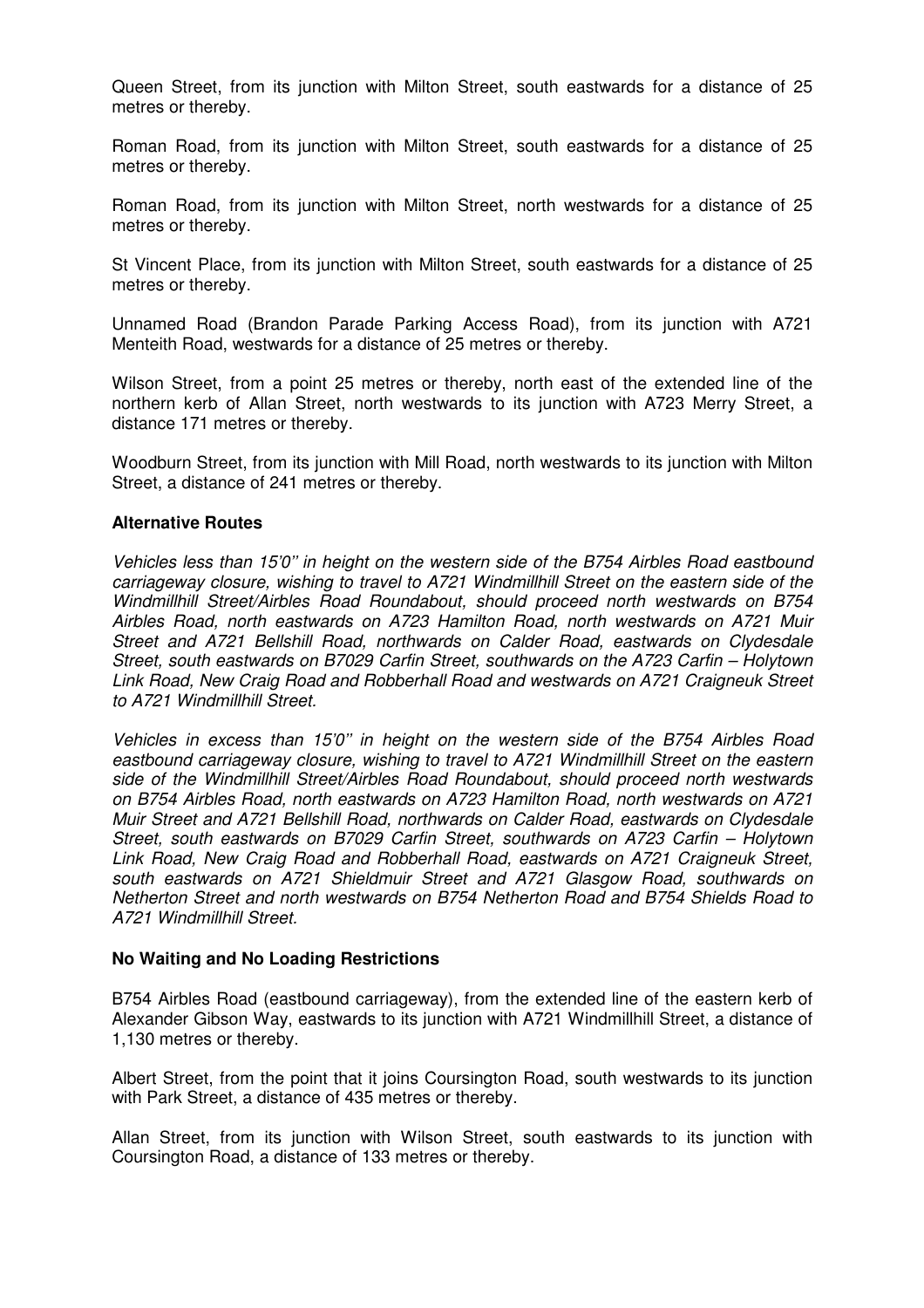Avon Street, from its junction with B754 Airbles Road, northwards to the extended line of the southern kerb of Cameron Street, a distance of 283 metres or thereby.

A721 Brandon Street, from the point that it joins A721 Windmillhill Street, north westwards to its junction with A721 Menteith Road, a distance of 270 metres or thereby.

Coursington Road, from the extended line of the eastern kerb of Allan Street, westwards to the point that it joins Albert Street, a distance of 144 metres or thereby.

Crosshill Street from the extended line of the northern kerb of Park Street, south westwards to the extended line of the northern kerb of Windmillhill Street, a distance of 261 metres or thereby.

A721 Hope Street, from the extended line of the western kerb of Pollock Street, south westwards to its junction with A721 Muir Street, a distance of 102 metres or thereby.

A721 Menteith Road, from the extended line of the eastern kerb of Melville Drive, north westwards to the extended line of the western kerb of Pollock Street, a distance of 637 metres or thereby.

A723 Merry Street, from its junction with Dalziel Street, north eastwards to its junction with Jerviston Street for a distance of 557 meters of thereby.

Mill Road, from the extended line of the southern kerb of Vulcan Street, southwards to its junction with A723 Merry Street, a distance of 285 meters or thereby.

Milton Street, from its junction with A721 Muir Street, north eastwards to the extended line of the southern kerb of Woodburn Street, a distance of 509 metres or thereby.

A721 Muir Street, from the extended line of the western kerb of A723 Merry Street, north westwards to the extended line of the southern kerb of Parkneuk Street, a distance of 603 metres or thereby.

Park Street, from the extended line of the western kerb of Albert Street, south eastwards to the extended line of the eastern kerb of Crosshill Street, a distance of 355 metres or thereby.

Wilson Street, from its junction with A721 Merry Street, south eastwards to the extended line of the northern kerb of Allan Street, a distance of 140 metres or thereby.

A721 Windmillhill Street, from the extended line of the northern kerb of B754 Airbles Road, north westwards to the point that it joins with A721 Brandon Street, a distance of 386 metres or thereby.

Woodburn Street, from its junction with Milton Street, south eastwards to its junction with Mill Road, a distance of 241 metres or thereby.

#### **Left Turn Only**

Adele Street onto B754 Airbles Road Aquatec Car Park onto A721 Menteith Road Brandon Street Public Car Park onto A721 Brandon Street Centre Point Car Park onto A721 Brandon Street Crosshill Street onto A721 Windmillhill Street Leven Street onto B754 Airbles Road Lidl Car Park onto A721 Windmillhill Street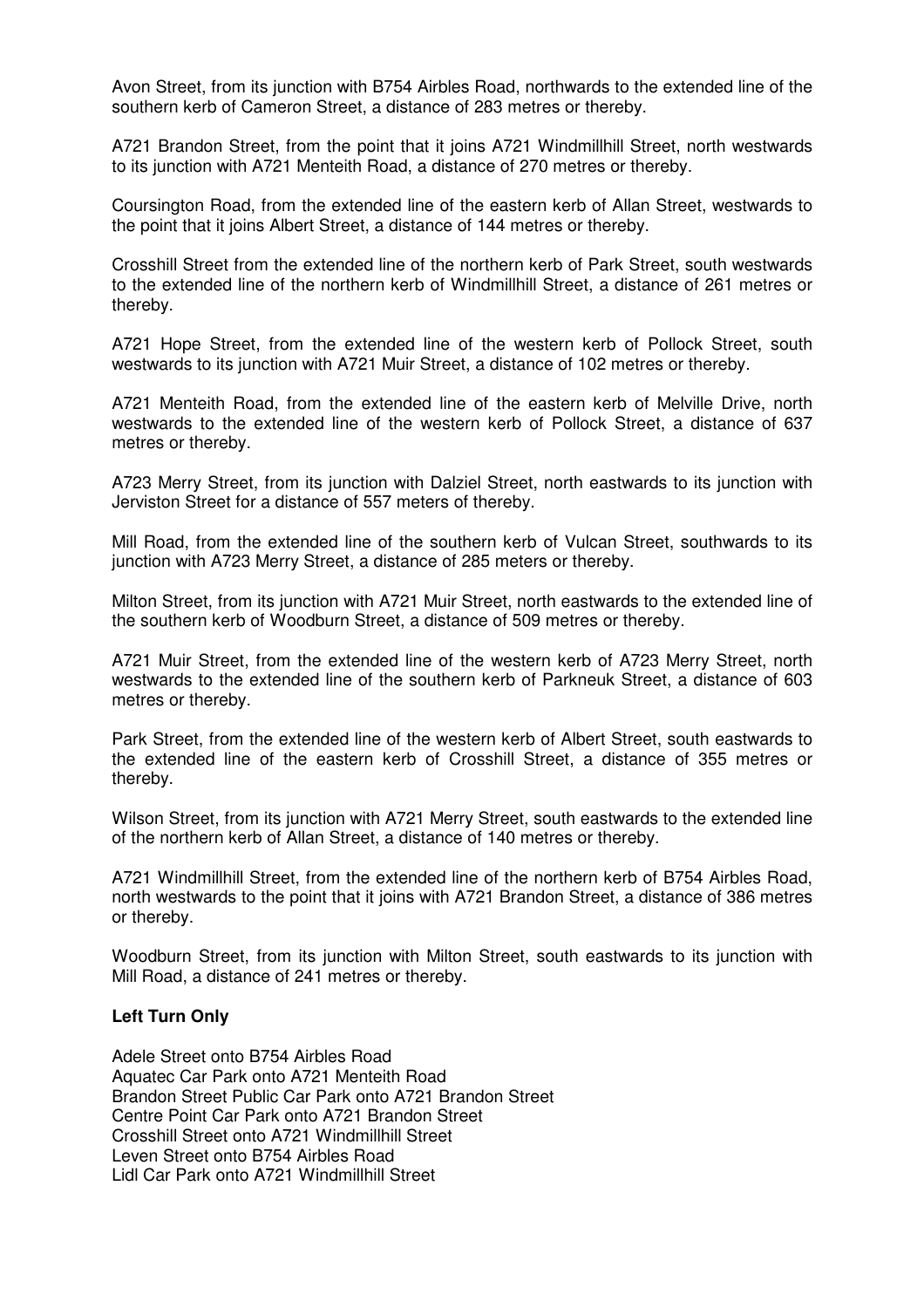Melville Drive onto A721 Brandon Street A723 Merry Street onto A721 Menteith Road A721 Muir Street onto A721 Hope Street A721 Windmillhill Street onto B754 Airbles Road

# **One Way Operation**

| Length of Road(s) in the Region of North Lanarkshire                                                                                                                 | Permitted Direction of Travel |
|----------------------------------------------------------------------------------------------------------------------------------------------------------------------|-------------------------------|
| A721 Brandon Street from its junction with A721 Menteith<br>Road, south eastwards to the point that it joins A721<br>Windmillhill Street.                            | South eastwards               |
| A721 Menteith Road, from the extended line of the<br>eastern kerb of Pollock Street, south eastwards to the<br>extended line of the eastern kerb of Melville Drive.  | South eastwards               |
| A721 Muir Street, from the extended line of the southern<br>kerb of A721 Hope Street, north westwards to the<br>extended line of the southern kerb of Milton Street. | North westwards               |
| A721 Windmillhill Street from the point that it joins A721<br>Brandon Street, south eastwards to the extended line of<br>the southern kerb of B754 Airbles Road.     | South eastwards               |

# **Vehicle Access to and Exit from the following Roads etc to Muir Street or Merry Street will not be possible**

Addie Street Barrie Street Braidhurst Street Brown Street Calderbank Terrace Caldergrove **Calderview** Coursington Crescent Coursington Place Coursington Road Craigview Road Draffen Court Draffen Street Hardie Street Kirk Street Mill Road Millburn Street Millfield Avenue Milton Street North Street Northfield Street Owen Street Queen Street Riverside Walk Roman Road South Calder